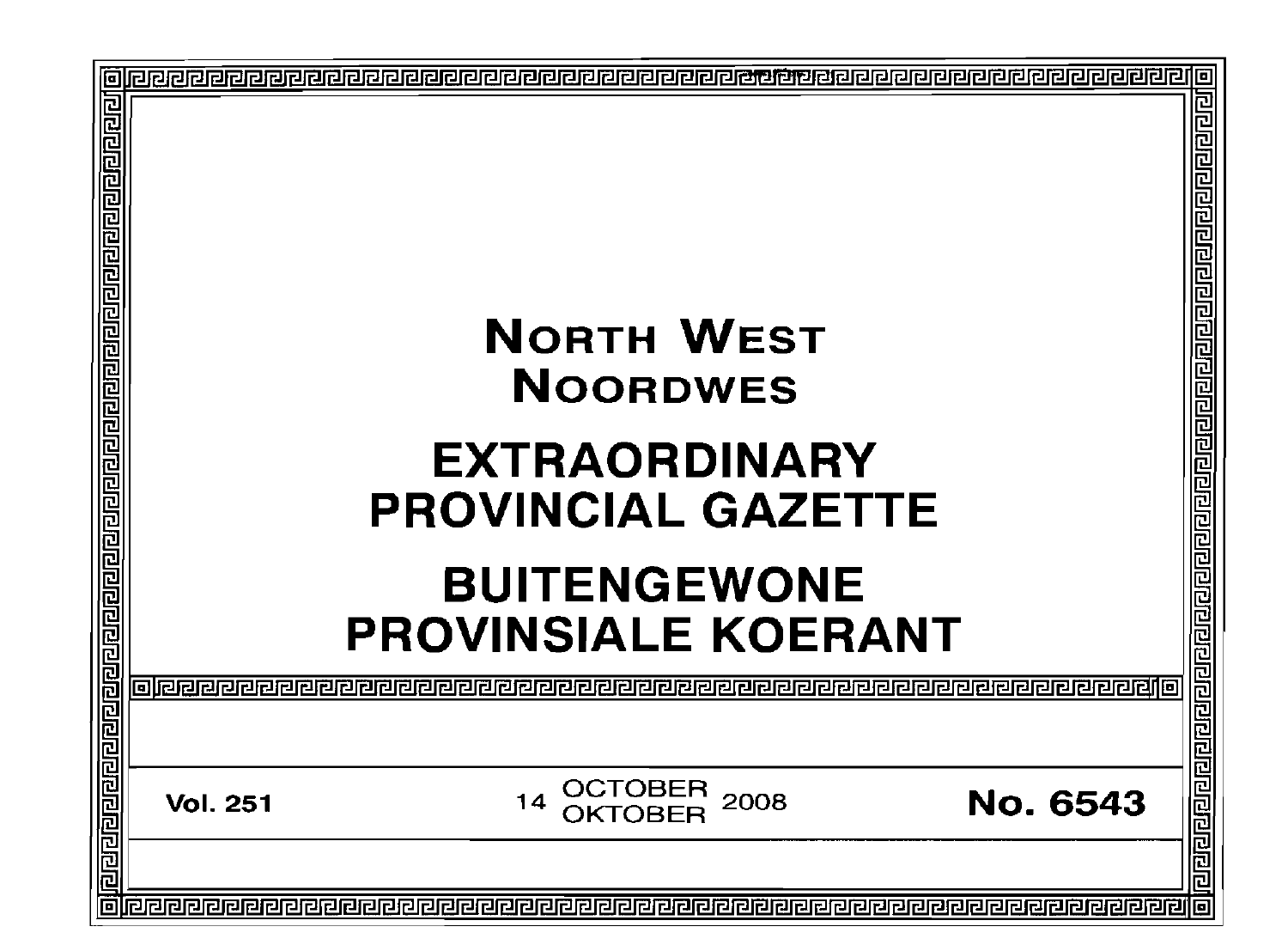$\bar{e}$ 

## **CONTENTS ·INHOUD**

| No. |                                                                                                                          | Pace<br>No. | Gazette<br>No. |  |
|-----|--------------------------------------------------------------------------------------------------------------------------|-------------|----------------|--|
|     | <b>GENERAL NOTICE • ALGEMENE KENNISGEWING</b>                                                                            |             |                |  |
|     | 580 Promotion of Administrative Justice Act (3/2000): Merafong City Local Municipality: Notice in terms of section 4 (3) |             | 6543           |  |
| 5B0 | "Promotion of Administrative Justice Act (3/2000):" Merafong Stad Plaaslike Munisipaliteit: Kennisgewing ingevolge       |             |                |  |

| --- | . Only the magazine rate of the control of the controller of the controller internal parties in the magazine of magazine of the controller of the controller of the controller of the controller of the controller of the cont |      |
|-----|--------------------------------------------------------------------------------------------------------------------------------------------------------------------------------------------------------------------------------|------|
|     | artikel 4 (3'                                                                                                                                                                                                                  | 6543 |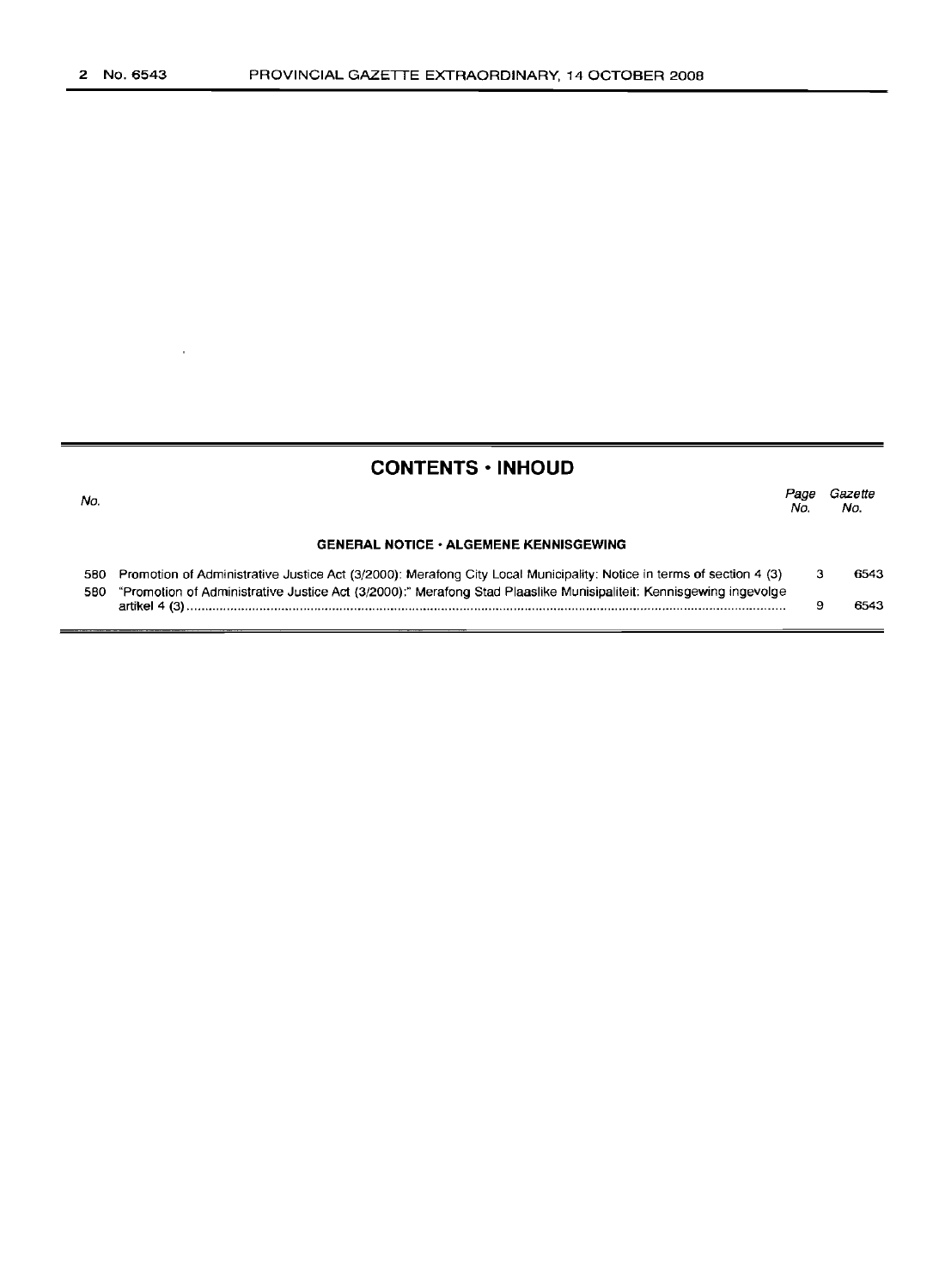# **GENERAL NOTICE • ALGEMENE KENNISGEWING**

#### NOTICE 580 OF 2008

### MERAFONG CITY LOCAL MUNICIPALITY

NOTICE IN TERMS OF THE PROMOTION OF ADMINISTRATIVE JUSTICE ACT, 2000 (Act 3 of 2000) ("PAJA")

### THIS NOTICE IS ADDRESSED TO:

The parties described in the schedule hereunder, under Item 8 thereof as "Owners" which expression includes - the executor in the estate of a deceased Owner, the trustee or liquidator in the insolvent estate of an Owner, the representative of an incapacitated Owner, an authorised representative of the Owner in the Republic of South Africa, and any other person(s) who enjoy rights, have an interest in the land described in the schedule and/or may be adversely affected by the possible and proposed decision of the Merafong City Local Municipality ("the Municipality"), to expropriate the land described in the schedule.

Accordingly, and in order to give effect to the rights and procedurally fair administrative action, the Municipality has decided to follow notice and comment procedure, as in contemplated in terms of section 4(3) of PAJA, by communicating the possible and proposed administrative action to the parties described, and call for comments from them.

Upon the timeous receipt of comments, those responses wiJl be considered by the Municipality prior to a decision being made by the Municipality as to whether or not the Municipality will indeed expropriate the land or any parts or components thereof, either with or without changes to the Municipality's proposal for housing development, in compliance with procedures aforestated.

The parties' attention is drawn to the following facts regarding the possible and proposed decision to expropriate:

### 1. Empowering provisions

The provisions of section 9 of the Housing Act, 1997 (Act 107 of 1997) ('the Housing Act") provides that a municipality must, as part of the municipality's process of integrated development planning, take all reasonable and necessary steps to ensure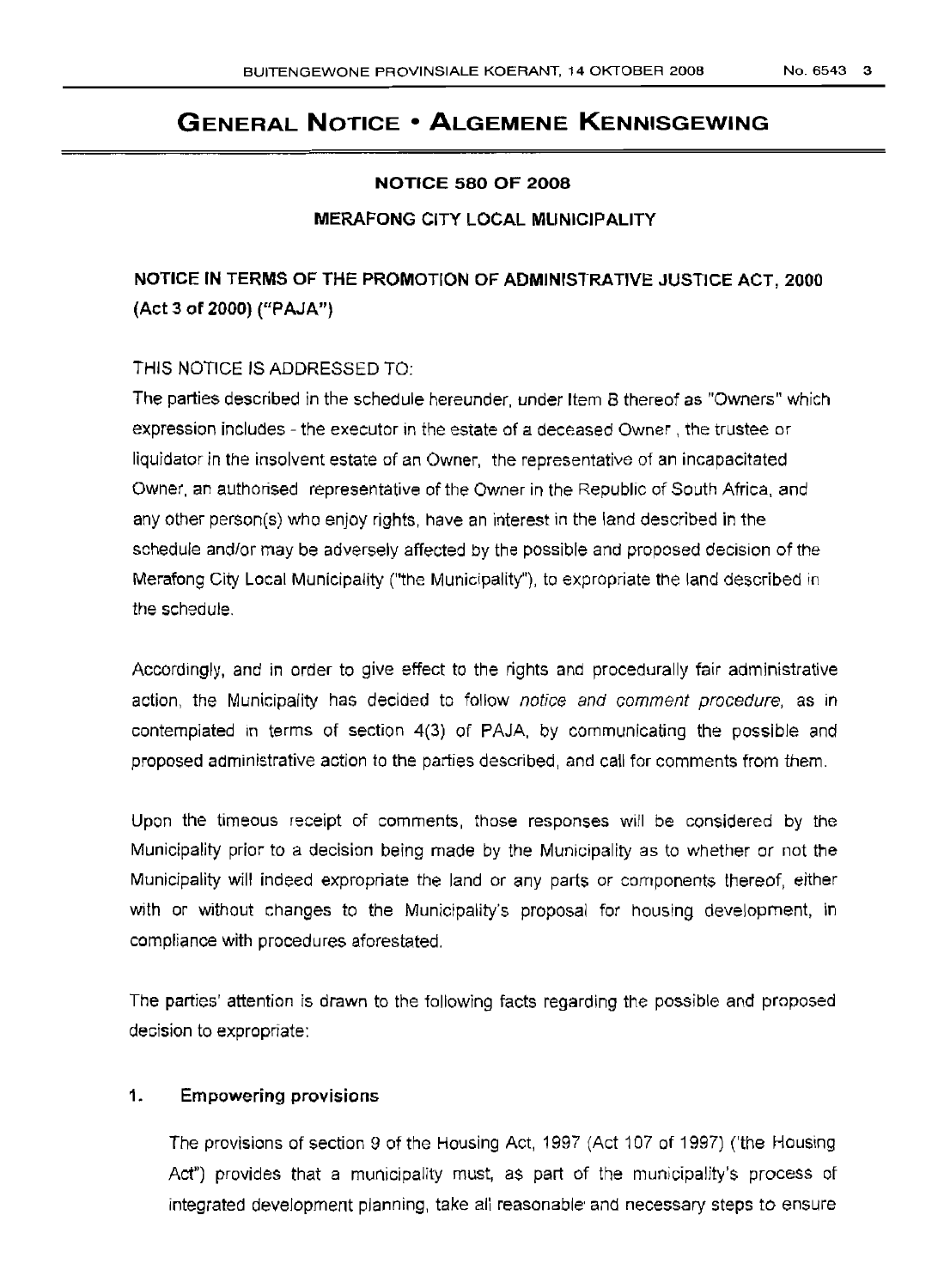that the inhabitants of its area of jurisdiction have access to adequate housing on a progressive basis, and in so doing, a municipality may expropriate any land required by it for purposes of housing developments if it is unable to purchase the land on reasonable terms through negotiations with the owner thereof.

### 2. The status of the land

The status of the land described in the schedule is, as far as can be established, "agricultural" with such other land uses attributed to the land, and tests and studies have been conducted which show that the land is suitable for housing development purposes.

### 3. Nature and purpose of the possible and proposed expropriation

The possible but proposed expropriation will be for public purposes, namely. the establishment of townships known as the Khutsong South Extensions 1, 2 and 3, including the installation of municipal services, and will mostly accommodate the people from the Khutsong area, who the Municipality intends relocating as a result of the land that they are currently occupying having been declared unsafe.

### 4. Opportunity to make representations:

Housing development in the area of jurisdiction of the Municipality is urgently needed to accommodate and house the people in the Khutsong area, who are currently living under unacceptable and dangerous circumstances. Accordingly, parties hereby given notice are advised of the urgency of the situation and the necessity for the housing project(s) to proceed as soon is reasonably possible. Consequently, the parties hereby given notice are requested to respond within 60 (sixty) days from the date of publication of this notice, by using the opportunity to make written representations regarding the possible and proposed decision to expropriate the land described, as is contemplated in section 3 of PAJA, and by addressing those written representations to the address hereinafter described.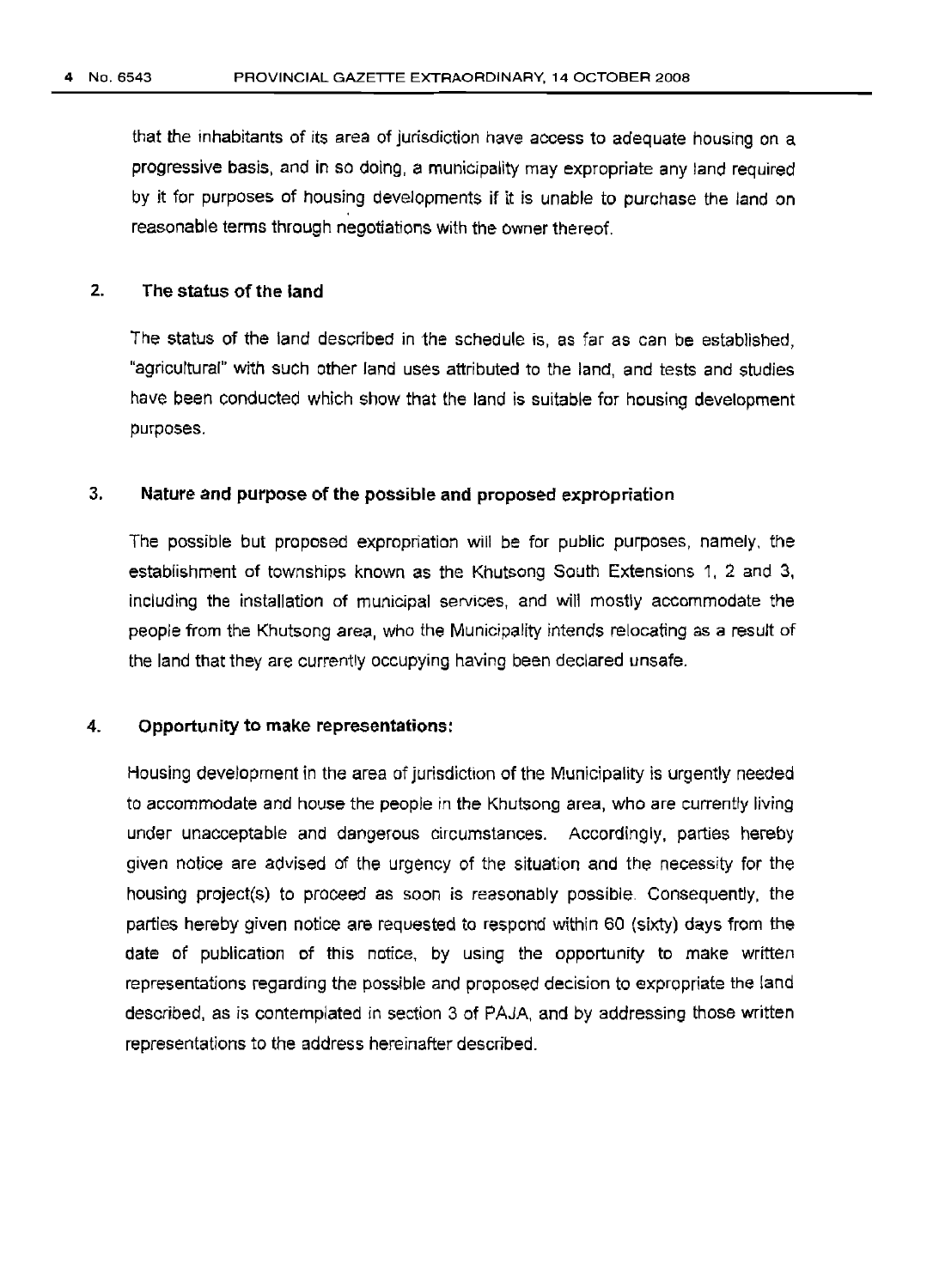### 5. Nature and affect of expropriation:

- 5.1 The nature and effect of the possible, but proposed decision to expropriate, if made is that:
	- 5.1.1 land owners will be divested of their ownership rights:
	- 5.1.2 certain categories of people having rights to the land, including lessees, will also be divested of their rights;
	- 5.1.3 the rights, including ownership rights expropriated, shall vest in the Municipality as the expropriator, and the Municipality shall compensate the parties who have been expropriated, as agreed between them, failing which the determination of compensation shall be done by the High Court of South Africa, in terms of the relevant expropriation procedures.
- 5.2 The parties' attention is directed to the provisions of the Expropriation Act, 1975 (Act 63 of 1975) read with the provisions of the aforestated Housing Act

### 6. Review and reasons:

- 6.1 Affected parties attention is drawn to the fact that, should the Municipality decide to expropriate, all persons affected will have the right to request reasons for the administrative action having been taken in terms of section 5 of PAJA.
- 6.2 Section 6 of PAJA further provides that a Court having jurisdictional competency may review the administrative action of the Municipality.

The address to which you and/or any affected party are invited to respond is:

The Office of the Municipal Manager Carletonville Municipal Offices

Street Address: Halite Street **Carletonville** 2499

Postal address: P.O. Box 3 CARLETONVILLE 2500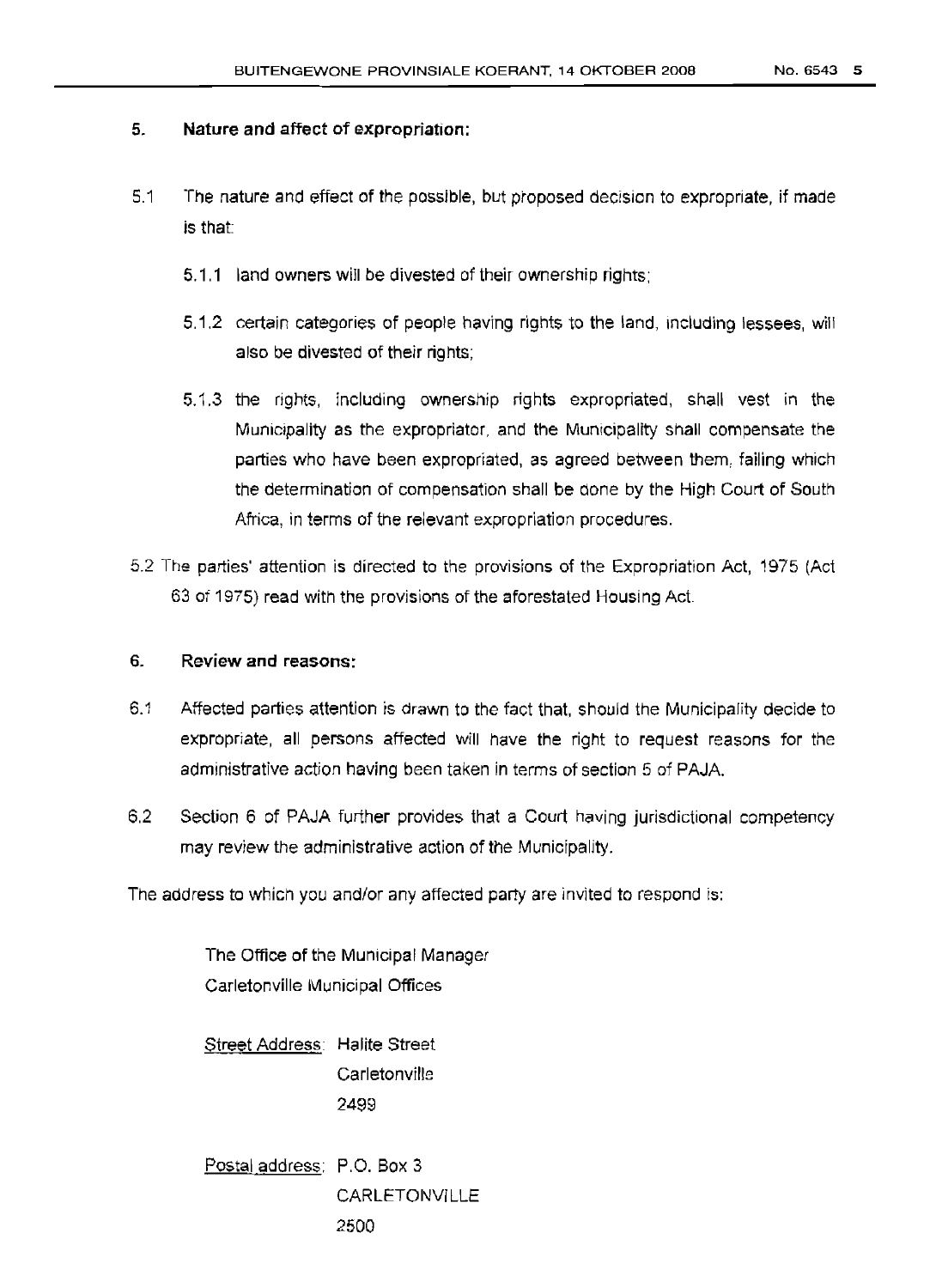### Reference: Mr H. Bredenkamp

Please take note that this notice is not a notice of expropriation, nor is it intended to be a publication in terms of the relevant legislation regarding the process of township establishment, or for land development purposes.

### Schedule

|                | A                            | В                             | C          |
|----------------|------------------------------|-------------------------------|------------|
|                | Description                  | Owner                         | Size       |
| $\mathbf{1}$   | Portion 93 (a ptn of Ptn 28) | Mr G Frisby                   | 9,2528 ha  |
|                | of farm Welverdiend 97 IQ    |                               |            |
| $\overline{c}$ | Remaining Extent of          | Carleton Brickworks (Pty) Ltd | 96,9768 ha |
|                | Portion 96 of farm           |                               |            |
|                | Welverdiend 97 IQ            |                               |            |
| $\overline{3}$ | Portion 86 (a ptn of Ptn 12) | Estate R.B.E. Bailey          | 12,8480 ha |
|                | of farm Welverdiend          | M.G. Dart                     |            |
|                |                              | S.C. Hirschmann               |            |
|                |                              | M.S.I. Mehtar                 |            |
|                |                              | H.M.M. van der Merwe          |            |
|                |                              | J.G. van der Merwe            |            |
|                |                              | Estate B.P. van Niekerk       |            |
|                |                              | C. Rosenthal                  |            |
|                |                              | E. Rosenthal                  |            |
|                |                              | R.P. le Roux                  |            |
|                |                              | Estate A.C.E. Schoeman        |            |
|                |                              | C. Sonnenberg                 |            |
|                |                              | Estate J.W. Stoch             |            |
|                |                              | Township<br>Welverdiend       |            |
|                |                              | Development Co. (PTY) Ltd.    |            |
|                |                              | J.M.P. Wessels                |            |
|                |                              | Estate J.D.P. Wolmarans       |            |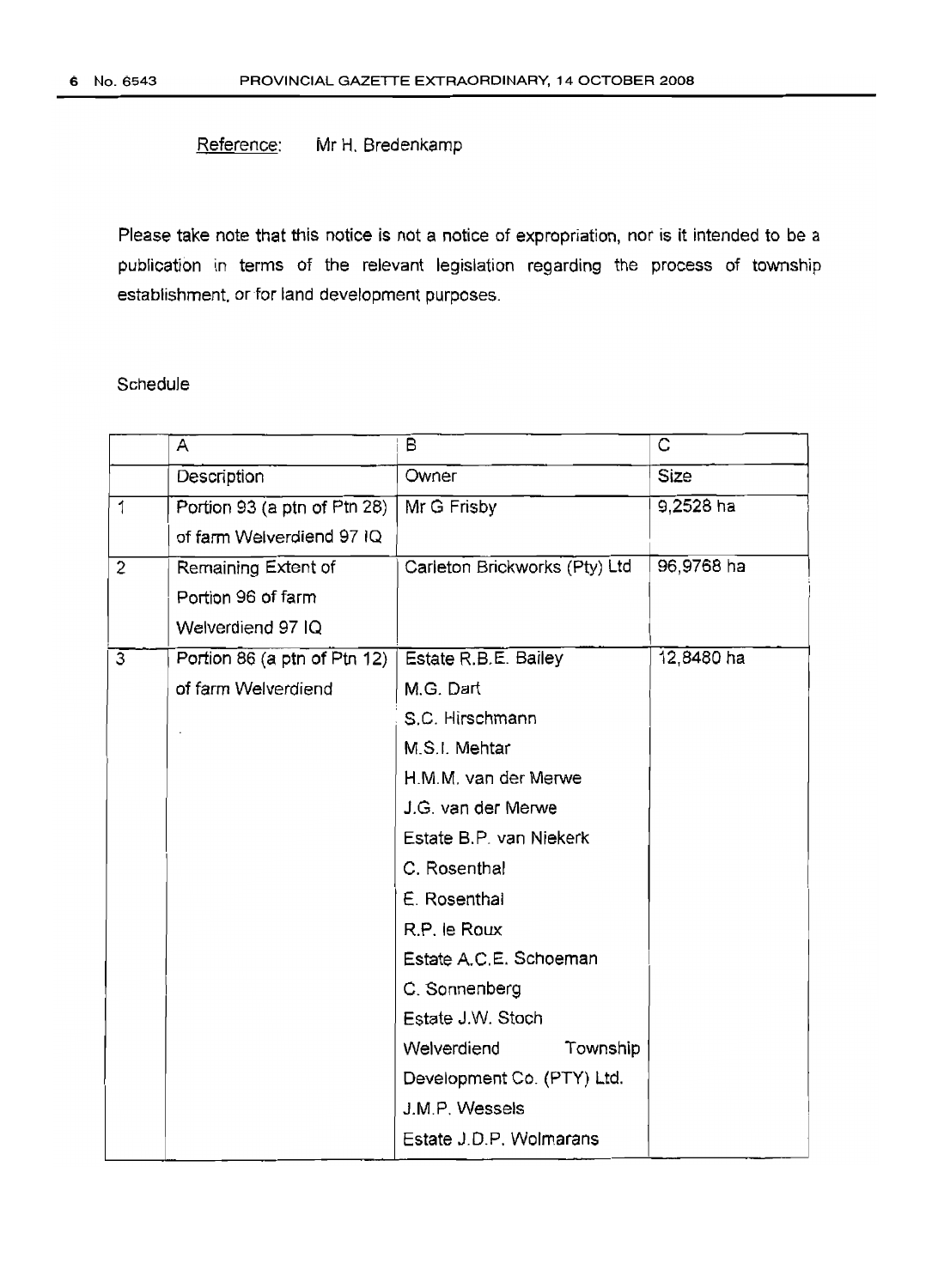|                |                              | S.M. Wolmarans              |            |
|----------------|------------------------------|-----------------------------|------------|
|                |                              | G.J.M. Wolmarans            |            |
|                |                              | I.K. Williams               |            |
|                |                              | Far West Rand<br>Dolomitic  |            |
|                |                              | Water Association           |            |
|                |                              | J.J. van der Merwe          |            |
| $\overline{4}$ | Portion 85 (a ptn of Ptn 12) | Ms HMM van der Merwe, Ms    | 16,6282 ha |
|                | of farm Welverdiend 97 IQ    | ACE Schoeman & Ms HT de     |            |
|                |                              | Ponte                       |            |
| 5              | A Portion of Portion 83 of   | Welverdiend Township        | 7,38 ha    |
|                | farm Welverdiend 97 IQ       | Development Company (Pty)   |            |
|                |                              | Ltd                         |            |
| 6              | Portion 84 (a ptn of Ptn 12) | Dr EJ Stoch & Ms P Landau   | 5,6687 ha  |
|                | of farm Welverdiend 97 IQ    |                             |            |
| $\overline{7}$ | Remainder of Portion 87 (a   | E.J. Stoch                  | 13,6049 ha |
|                | ptn of Ptn 12) of farm       | A.J. Botha                  |            |
|                | Welverdiend 97 IQ            | M.S.I. Mehtar               |            |
|                |                              | Estate B.P. van Niekerk     |            |
|                |                              | L. Smit                     |            |
|                |                              | Far West Rand<br>Dolomitic  |            |
|                |                              | Water Association           |            |
|                |                              | R.P. le Roux                |            |
| 8              | Remaining Extent of          | EJ Stoch                    | 14,4921 ha |
|                | Portion 88 (a ptn of Ptn 15) |                             |            |
|                | of farm Welverdiend 97 IQ    |                             |            |
| 9              | Remaining Extent of          | Ms SC Hirschmann, Mr C      | 23,2651 ha |
|                | Portion 89 (a ptn of Ptn 13) | Rosenthal, Ms E Rosenthal & |            |
|                | of farm Welverdiend 97 IQ    | Ms C Sonnenberg             |            |
| 10             | Remaining Extent of          | Ms SC Hirschmann, Mr C      | 25,8887 ha |
|                | Portion 43 of farm           | Rosenthal, Ms E Rosenthal & |            |
|                | Welverdiend 97 IQ            | Ms C Sonnenberg             |            |
| 11             | Portion 120 (a ptn of Ptn    | Mr JN & Ms A van der Merwe  | 8,5653 ha  |
|                | 20) of farm Wonderfontein    |                             |            |
|                | 103 IQ                       |                             |            |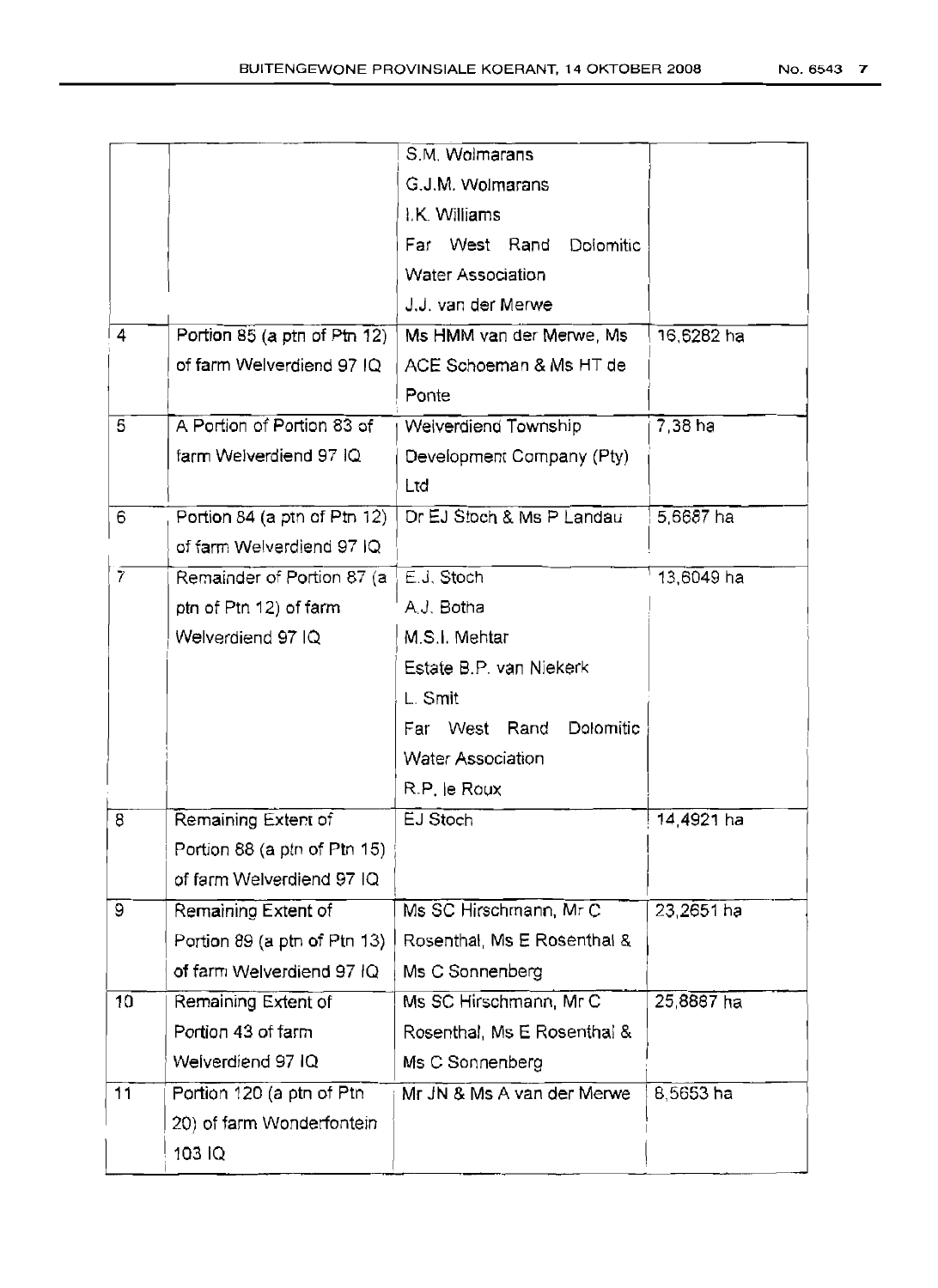| 12 | Remaining Extent of         | Mr PWJ & Ms AMCM van | 191,0042 ha |
|----|-----------------------------|----------------------|-------------|
|    | Portion 52 (a ptn of Ptn 2) | Niekerk              |             |
|    | of farm Wonderfontein 103   |                      |             |
|    | ١Q                          |                      |             |

 $\frac{1}{\sqrt{1-\frac{1}{\sqrt{1-\frac{1}{\sqrt{1-\frac{1}{\sqrt{1-\frac{1}{\sqrt{1-\frac{1}{\sqrt{1-\frac{1}{\sqrt{1-\frac{1}{\sqrt{1-\frac{1}{\sqrt{1-\frac{1}{\sqrt{1-\frac{1}{\sqrt{1-\frac{1}{\sqrt{1-\frac{1}{\sqrt{1-\frac{1}{\sqrt{1-\frac{1}{\sqrt{1-\frac{1}{\sqrt{1-\frac{1}{\sqrt{1-\frac{1}{\sqrt{1-\frac{1}{\sqrt{1-\frac{1}{\sqrt{1-\frac{1}{\sqrt{1-\frac{1}{\sqrt{1-\frac{1}{\sqrt{1-\frac{1}{\sqrt{1-\frac{1$ 

**JM RABODILA**

### **MUNICIPAL MANAGER**

Municipal Offices, Halite Street, P.O. Box 3,

Carletonville, 2500, Notice Number N45/2008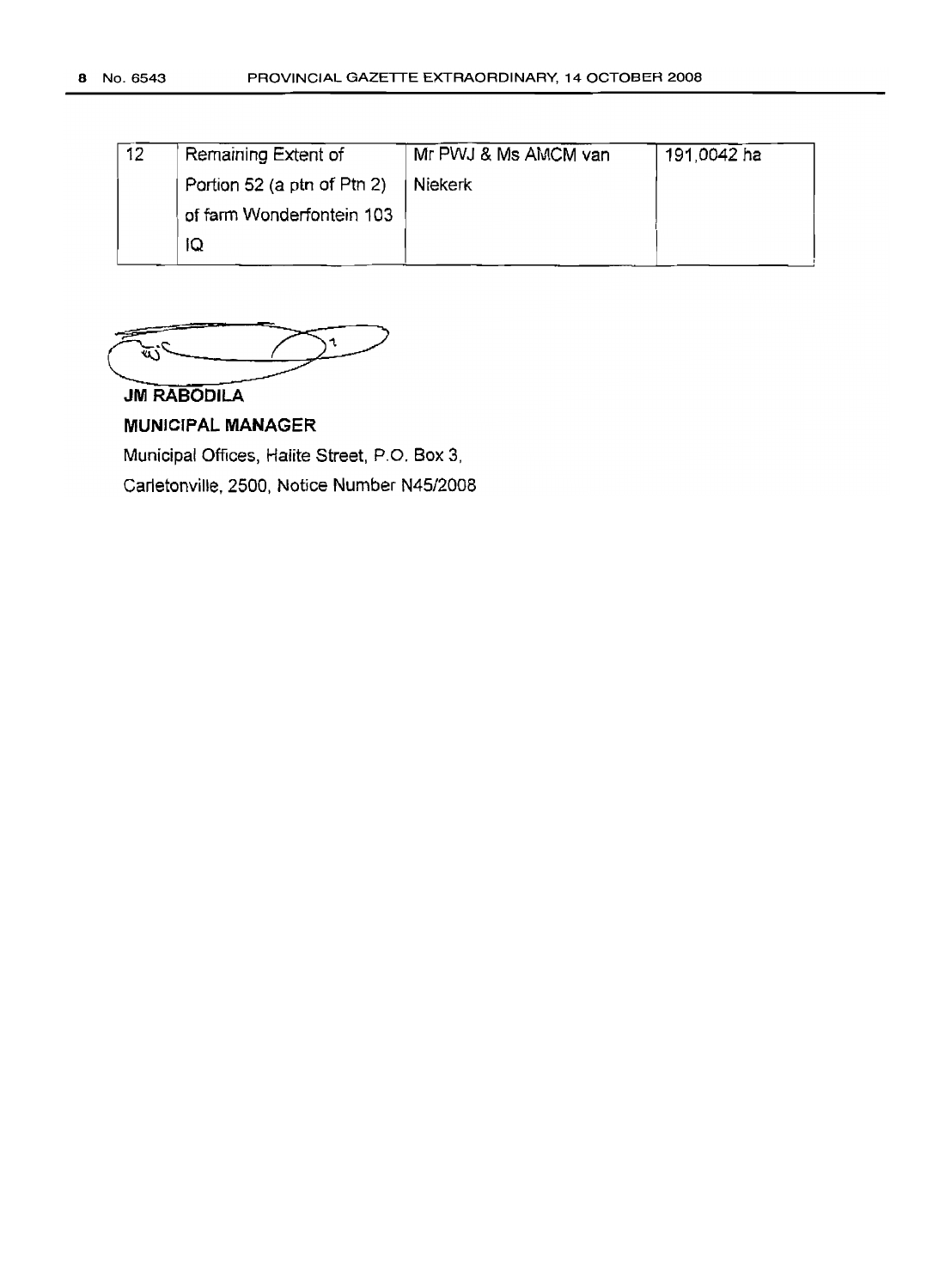### KENNISGEWING 580 VAN 2008

### MERAFONG STAD PLAASLIKE MUNISIPALITEIT

### KENNISGEWING INGEVOLGE DIE "PROMOTION OF ADMINISTRATIVE JUSTICE ACT, 2000 (ACT 3 OF 2000) ("PAJA")

#### HIERDIE KENNISGEWING WORD GERIG AAN:

Die partye genoem in die Skedule hier onder in Item B daarvan as "Eienaars", welke uitdrukking insluit - die eksekuteur van die boedel van 'n afgestorwe Eienaar, of die trustee of Iikwidateur van 'n insolvente boedel van 'n Eienaar, of as die Eienaar van die eiendom as regsonbevoegd verklaar is, sy/haar Regsverteenwoordiger en slult ook in die Gemagtigde Verteenwoordiger van die Eienaar in die Republiek van Suid-Afrika en enige ander persoon of persone wie regte geniet, of wat 'n belang oor die eiendom het, of wie nadelig be'invloed sal word deur die moontlike en voorgestelde besluit van die Merafong Stad Plaaslike Munisipaliteit (die "Munisipaliteit") om die eiendom, soos beskryf in die voorgemelde Skedule, te onteien.

Dienooreenkomstig, en ten elnde uitvoering te gee en om reg te laat geskied aan proseduriele regverdige administratiewe aksie, het die Munisipaliteit besluit om die kennisgewing en kommentaar prosedure te volq.soos voorgeskryf ingevolge artikel 4(3) van die "PAJA ", deur kennis te gee van die voorgestelde en rnoontlike administratiewe aksie aan die partye en kommentaar van hulle te vra.

By die tydige ontvangs van voormelde kommentaar, sal sodanige kommentaar deur die Munisipaliteit oorweeg word voordat 'n besluit deur die Munisipaliteit geneem word dat die Munisipaliteit inderdaad die eiendom of enige gedeelte of komponente daarvan wi! vervreem aldan nie, met of sender veranderinge aan die Munisipaliteit se voorstel vir behuisingsontwikkeling, ooreenkomstig die voorafgaande prosedures,

Die Partye se aandag word gevestig op die volgende feite met betrekking tot die moontllke en voorgestelde besluit om te onteien:

### 1. Magtigingsbepalings:

Die bepalings van artikel 9 van die Behuisingswet, 1997 (Wet 107 van 1997) (die "Behuisinqswet") bepaal dat 'n Munisipaliteit moet, as deel van die Munisipaliteit se prosedure van ge"integreerde ontwikkelingsbeplanning, aile redelike en nodige stappe neem ten einde te verseker oat die inwoners binne die gebied van sy jurisdiksie toegang het tot geskikte behuising op 'n progressiewe basis, en ten ernoe dit te bereik mag 'n Munisipaliteit enige eiendom onteien wat die Munisipaliteit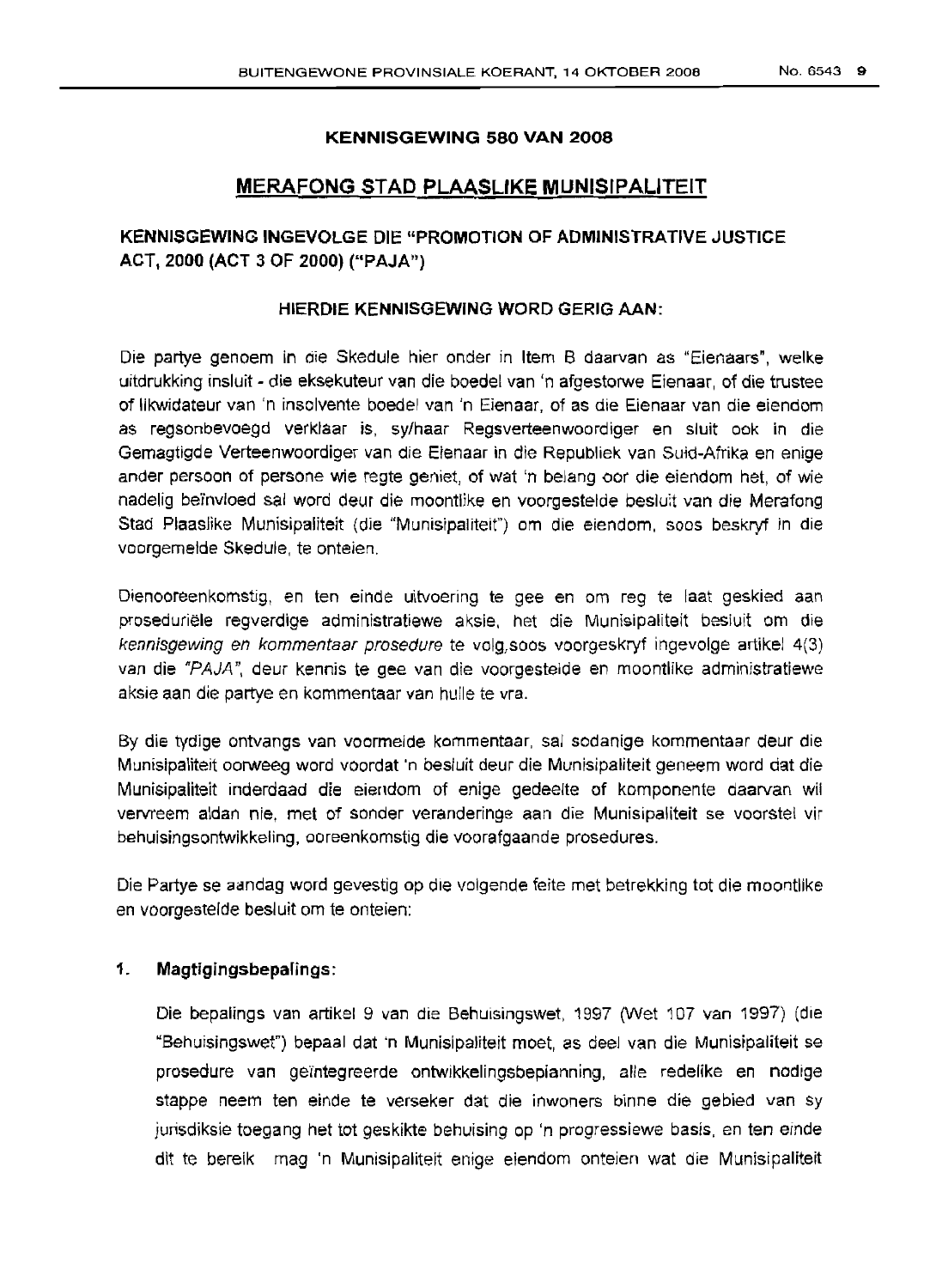benodig vir doeleindes van behuisingsontwikkeling, indien die Munisipalitieit nie in staat is om die eiendom te oekom deur rnlddel van redelike terme deur onderhandeling met die eienaar daarvan nie.

### 2. Status van die grond:

Die status van die eiendom beskryf in die Skedule, is, sover vasgestel kan word, "Iandbou" met sodanige ander grondgebruike toeskryfbaar aan die grand, en toetse en studies is onderneem wat aantoon dat die eiendom geskik is vir behuisingsontwikkelingsdoeleindes.

#### 3. Aard en doel van die voorgestelde onteiening:

Die moontlike en voorgestelde onteiening, sal uitsluitlik wees vir publike dceleindes, naamlik vir die stigting van dorpe bekend as Khutsong-Suid en Uitbreidings wat grotendeels gebruik sal word vir die akkommodasie van rnense vanaf die Khutsong gebied wie die Munisipaliteit beoog om te hervestig as gevolg daarvan dat die eiendom wat hulle tans okkupeer, onveilig verklaar is.

#### 4. Geleentheid om voorstelle te maak:

Behuisingsontwikkeling binne die jurisdiksiegebied van die Munisipaliteit word dringend benodig ten einde mense te akkornrnodeer en mense te behuis wle tans in onaanvaarbare en gevaarlike omstandighede woan.

Ooreenkomstig word partye wat hiermee kennis gegee word, geadviseer van die dringendheid van die situasie en die noodsaaklikheid caarvan dat die behuisingsprojekte so gou as redelik moontlik 'n aanvang moet neem. Hieropvolgend word partye wat hiermee kennis gegee is, versoek om te reageer binne 60 (sestig) dae van datum van publikasie van hierdie kennisgewing deur gebruik te maak van die geleentheid om skriftelike voorstellings te rnaak betreffende die moontlike en voorgestelde besluit om die voorgestelde eiendom te ontelen, soos voorslen ingevolge die bepalings van artikel 3 van die "PAJA", en deur sodanige skriftelike voorstellings te addresseer aan die ondergenoemde voorgeskrewe adres.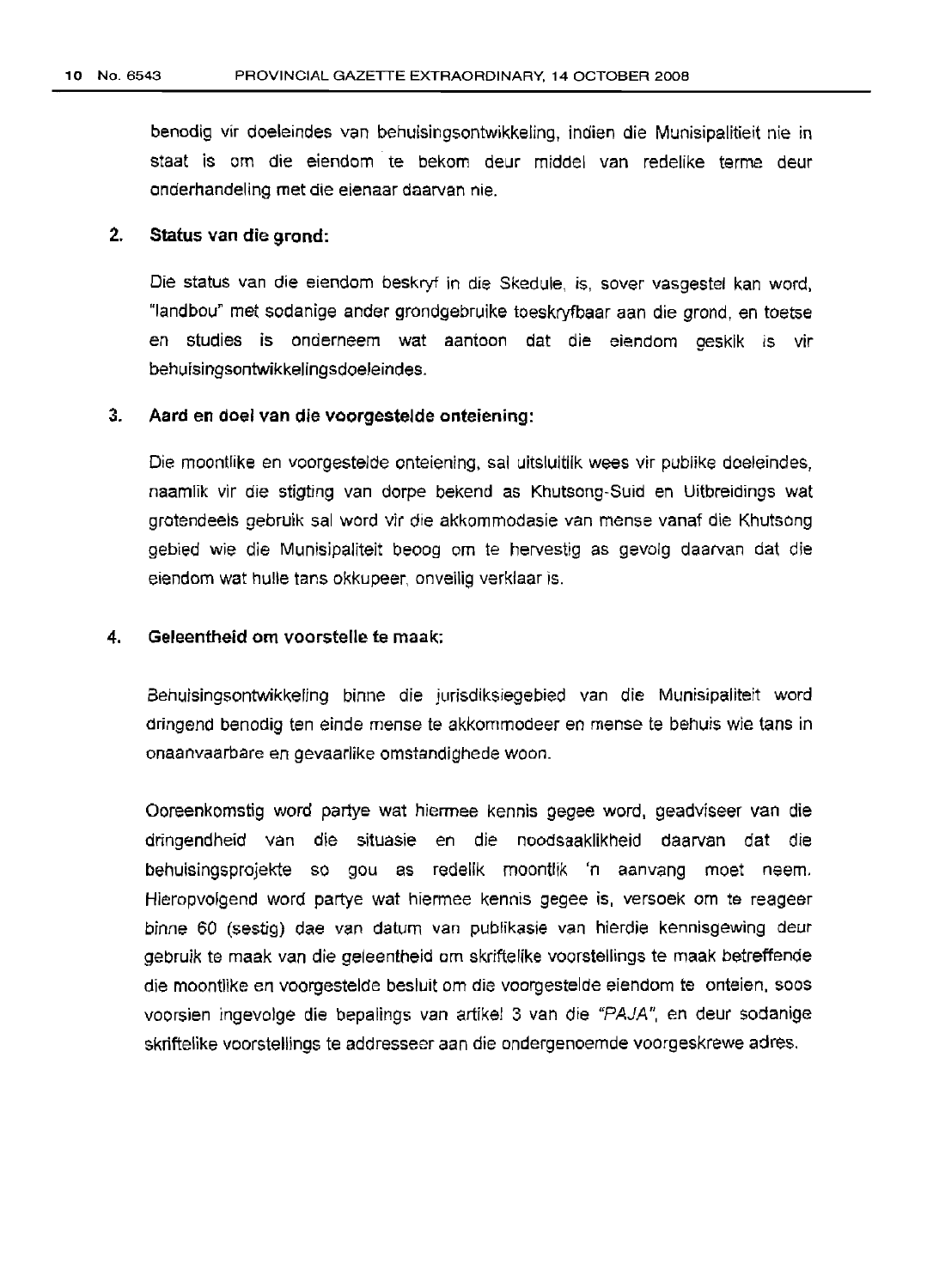### 5. Aard en gevolge van die onteiening:

Die aard en gevolge van die moontlike, maar voorgestelde beslult om te onteien indien die besluit geneem word, is dat:

- 5.1.1 grondeienaars sal ontneern word van hulle eienaarsreg;
- 5.1.2 sekere kateqorie van mense wie regte op die eiendom net, insluitende huurders, sal ook van bulle regte ontneem word;
- 5.1.3 die regte, ingeslote eienaarsregte, wat anteien word, sal setel in die Munisipaliteit as die onteienaar, en die Munisipaliteit sal die partye wat onteien is kompenseer soos

tussen hu'le ooreengekom is, of by gebreke waarvan die vasstelling van kompensasie gedoen sal word deur die Hooggeregshof van Suid Afrika, ingevolge die relevante onteieningsprosedures;

5.2 Die Partye se aandaq word gevestig op die bepafings van die Onteieningswet, 1975 0Net 63 van 1975) saam gelees met die bepalings van die voormeJde Behuisingswet.

### 6. Hersiening en redes:

- 61 Geaffekteerde partye se aandag word gevestig op die feit cat, sou die Munisipaliteit besluit om te onteien, aile persons wat geaffekteer word die reg sal he om redes te versoek waarorn die administratiewe aksie geneem was, ingevolge artikel 5 van die "PAJA".
- 6.2 Artikel 6 van die "PAJA" bepaal voorts dat 'n Hof met jurisdiksionele bevoegdheid die administratiewe aksie van die Munisipaliteit mag hersien.

Die adres waarheen u en enige ander geaffekteerde partye se voostellings gerig moet word is:

> Die Kantoor van die Munisipale Bestuurder Carletonville Munlsipale Kantore

Straatadres: Halitestraat **Carletonville** 2499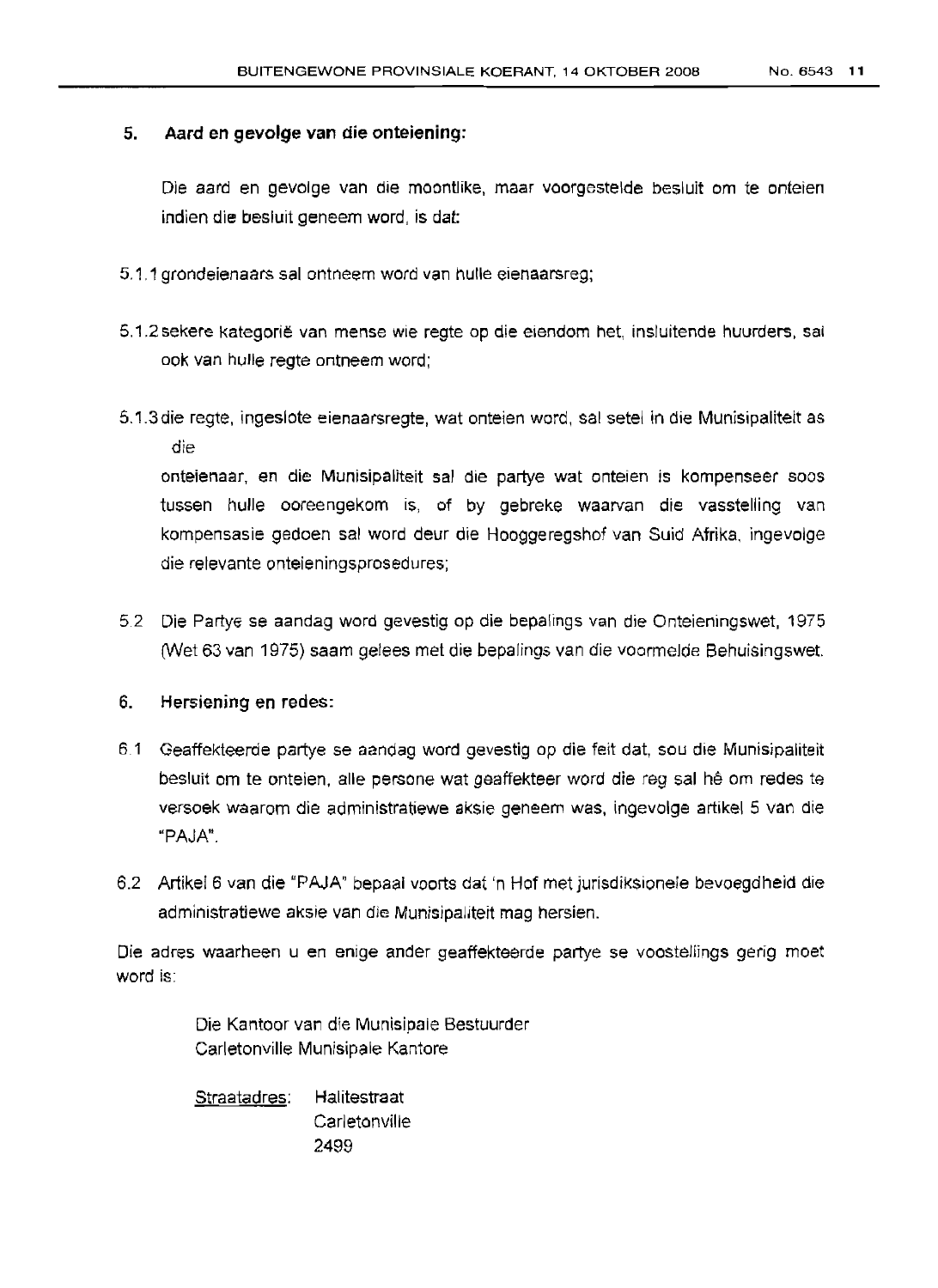Posadres: Posbus 3 CARLETONVILLE 2500

Verwysing: Mnr H. Bredenkarnp

Neem asseblief kennis dat hierdie kennisgewing nie 'n kennisgewing van onteiening is nie, en dit is ook nie bedoel om 'n publikasie ingevolge die relevante wetgewing met betrekklnq tot die prosedure vir dorpsontwikkeling of grondontwikkelingsdoeleindes te wees nie.

|                  | A                                                                                                 | в                                                                                                                                                                                                                                                                                                                                                                                                                                                                                                 | ਟ              |
|------------------|---------------------------------------------------------------------------------------------------|---------------------------------------------------------------------------------------------------------------------------------------------------------------------------------------------------------------------------------------------------------------------------------------------------------------------------------------------------------------------------------------------------------------------------------------------------------------------------------------------------|----------------|
|                  | <b>EIENDOMSBESKRYWING</b>                                                                         | <b>EIENAAR</b>                                                                                                                                                                                                                                                                                                                                                                                                                                                                                    | <b>GROOTTE</b> |
| 1                | Gedeelte 93 ('n gedeelte van Gedeelte<br>28) van die plaas Welverdiend 97 I.Q.                    | G. Frisby                                                                                                                                                                                                                                                                                                                                                                                                                                                                                         | 9.2528 ha      |
| $\overline{2}$   | Die Restant van Gedeelte 96 van<br>die plaas Welverdiend 97 I.Q.                                  | Carleton Brickworks (PTY) Ltd                                                                                                                                                                                                                                                                                                                                                                                                                                                                     | 96,9768 ha     |
| 3 <sub>1</sub>   | Gedeelte 86 ('n gedeelte van Gedeelte<br>12) van die plaas Welverdiend 97 LQ.                     | Boedel R.B.E. Bailey<br>M.G. Dart<br>S.C. Hirschmann<br>M.S.I. Mehtar<br>H.M.M. van der Merwe-<br>J.G. van der Merwel<br>Boedel B.P. van Niekerk<br>C. Rosenthal<br>E. Rosenthal<br>R.P. le Roux<br>Boedel A.C.E. Schoeman<br>C. Sonnenberg<br>Boedel J.W. Stoch<br>Weiverdiend Township<br>Development Co. (PTY) Ltd.<br>J.M.P. Wessels<br>Boedel J.D.P. Wolmarans<br>S.M. Wolmarans<br>G.J.M. Wolmarans<br>I.K. Williams<br>Far West Rand Dolomitic Water<br>Association<br>J.J. van der Merwel | $12,8480$ ha   |
| 4.               | Gedeelte 85 ('n gedeelte van Gedeelte<br>12) van die plaas Welverdiend 97 I.Q.                    | H.M.M. van der Merwe<br>Boedel A.C.E. Schoeman                                                                                                                                                                                                                                                                                                                                                                                                                                                    | 16,6282 ha     |
| 5.               | 'n gedeelte van Gedeelte 83 van die<br>plaas Welverdiend 97 I.Q.                                  | H.T du Ponte<br>Welverdiend Township<br>Development Co. (PTY) Ltd.                                                                                                                                                                                                                                                                                                                                                                                                                                | $7,38$ ha      |
| $\overline{6}$ . | Gedeelte 84 ('n gedeelte van Gedeelte<br>12) van die plaas Weiverdiend 97 I.Q.                    | P. Landau<br>E.J. Stoch                                                                                                                                                                                                                                                                                                                                                                                                                                                                           | $5,6687$ ha    |
| $\overline{7}$ . | Die Restant van Gedeelte 87 ('n<br>gedeelte van Gedeelte 12) van die<br>plaas Welverdiend 97 I.Q. | E.J. Stoch<br>A.J. Botha<br>M.S.I. Mehtar<br>Boedel B.P. van Niekerk<br>R.P. le Roux<br>L. Smit                                                                                                                                                                                                                                                                                                                                                                                                   | 13,6049 ha     |